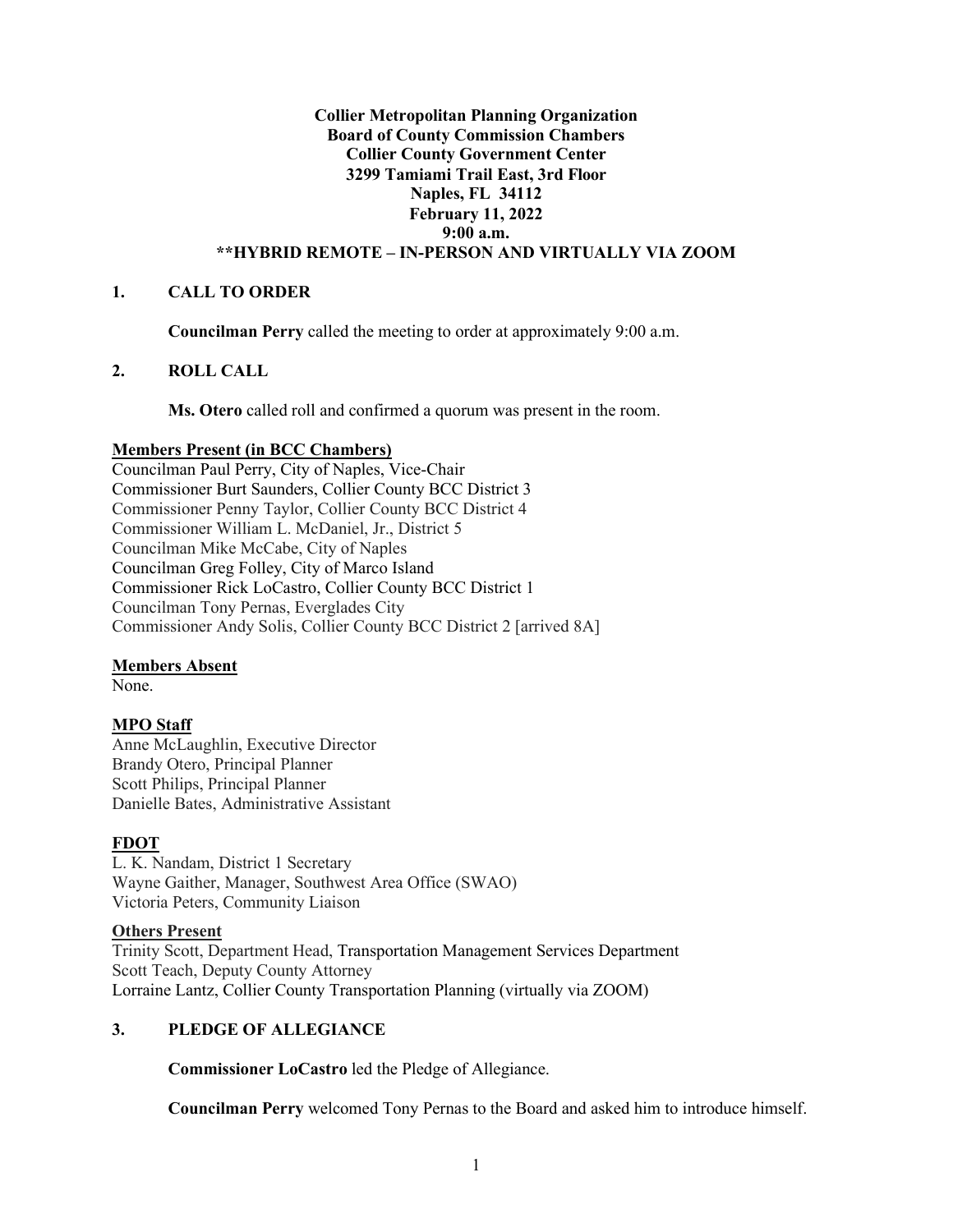**Councilman Pernas:** I've been on Everglades City Council for a while now. I used to work for the National Park Service.

#### **4. APPROVAL OF THE AGENDA, PREVIOUS MINUTES AND CONSENT ITEMS**

#### **4.A. December 10, 2021 Meeting Minutes**

**Ms. McLaughlin:** There is one correction on page 2 of the minutes, it reads that the Triangle Development is at Radio and US 41, but it is at Davis Blvd and US 41.

*Councilman Folley moved to approve the Agenda, Previous Minutes and Consent Items. Commissioner Taylor seconded. Passed unanimously.*

#### **5. ELECTION OF CHAIR**

#### **5.A. Elect MPO Board Chair and Vice-Chair**

**Councilman Perry:** Introduced the topic of electing a new Chair and Vice-Chair and expressed his interest in serving as Chair.

*Commissioner Saunders moved to elect Councilman Perry as Chair. Commissioner Taylor seconded. Carried unanimously.*

*Commissioner Taylor moved to elect Councilman Folley as Vice-Chair. Commissioner Saunders seconded. Carried unanimously.*

# **6. PUBLIC COMMENTS FOR ITEMS NOT ON THE AGENDA**

None.

# **7. AGENCY UPDATES**

#### **7.A. FDOT**

**Ms. Peters:** We have a community success story: the last component of the signal cabinet for SR 29 and Westclox was received January 19, the Notice to Proceed is expected on February 21<sup>st</sup> and it should be completed in 12 weeks. It's the pinnacle of partnering for safety, FDOT purchased the equipment and Collier County is installing, moving the need for Vision Zero.

**Commissioner McDaniel:** Thank you Board for supporting this dire need for Immokalee. This intersection is a death trap, but this will really help with the safety of that whole area. FDOT has been absent from the Community Redevelopment Agency (CRA) and Municipal Services Taxing Unit (MSTU) meeting, if you cannot attend, please send someone else. We have hybrid capacity, so someone online is welcome.

**Ms. Peters:** I will be there and if not, I'll send a delegate.

**Secretary Nandam:** The Secretary of Transportation, Kevin Thibault, was selected to be the CEO of the Greater Orlando Aviation Authority. He will stay through the legislative session in mid-March. The Transportation Commission will start the search for a new Secretary once his resignation is finalized. Additionally, the Assistant Secretary of Engineering and Operations, Courtney Drummond has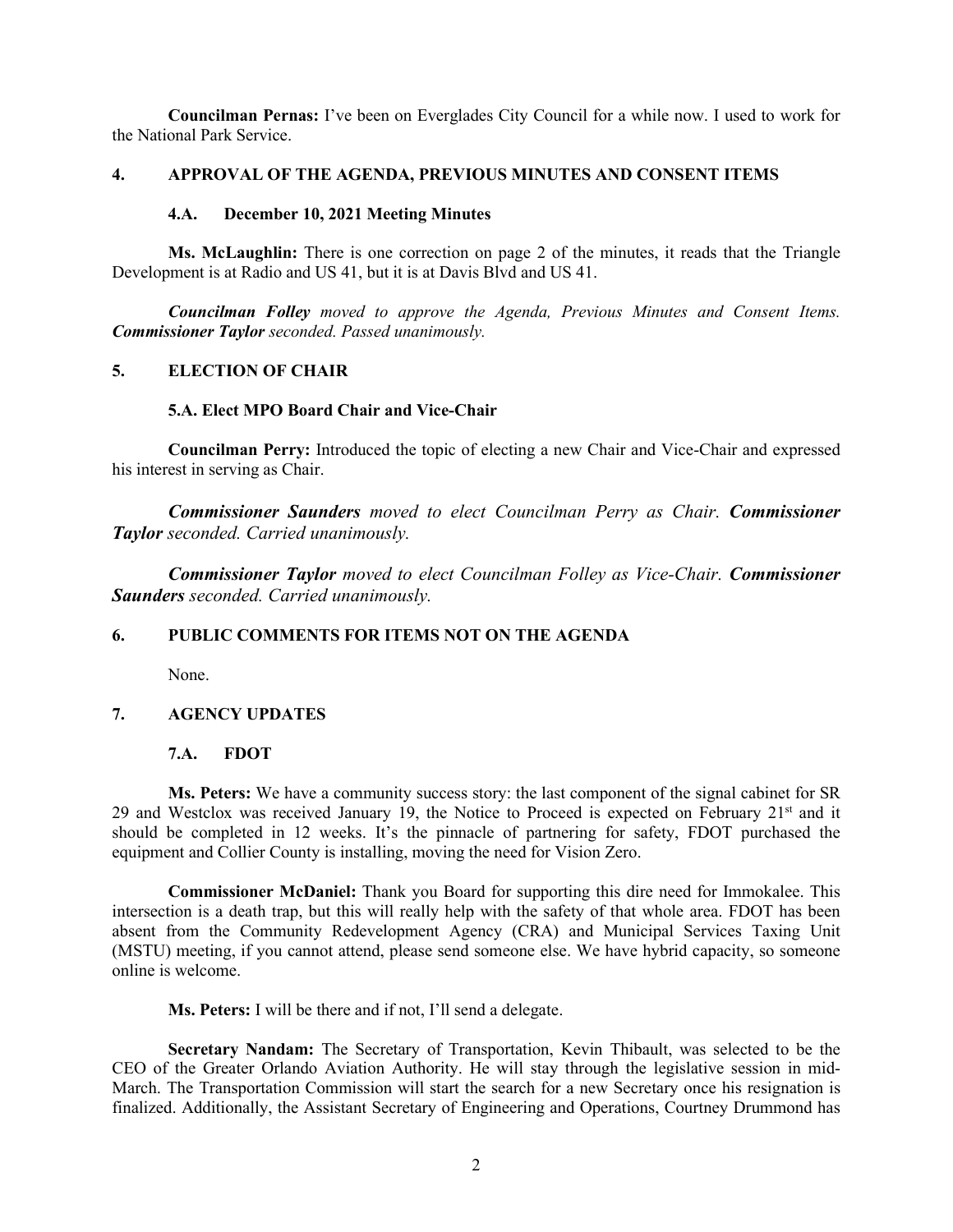left the Department. The Chief of Staff was appointment by the Governor to be a Commissioner in Broward County. The Department is still stable and functioning and hoping for people as good as the current ones.

**Commissioner McDaniel:** Is there a progress report on the roundabout at SR 29 and SR 82?

**Ms. Peters:** Last I heard, a few weeks ago, they're anticipating completion in May.

**Commissioner McDaniel:** At 4:15 p.m. every day the traffic backs up on SR 29 from SR 82 to town, with accidents it is even worse.

**Ms. Peters**: We'll look into it.

#### **7.B. MPO EXECUTIVE DIRECTOR**

None.

# **8. COMMITTEE CHAIR REPORTS**

# **8.A. CITIZENS ADVISORY COMMITTEE (CAC)**

#### **8.A.1. Citizens Advisory Committee Chair Report**

Chair not present, report in agenda packet.

### **8.B. TECHNICAL ADVISORY COMMITTEE (TAC)**

# **8.B.1. Technical Advisory Committee Chair Report**

Chair present for questions, report in agenda packet.

# **8.C. BICYCLE PEDESTRIAN ADVISORY COMMITTEE (BPAC)**

# **8.C.1. Bicycle and Pedestrian Advisory Committee Chair Report**

**Mr. Bonness:** Presented the Chair Report in the packet. Also mentioned the kickoff event for the Naples Pathways Coalition's (NPC) Paradise Coast Trail which had about 200 attendees. Finally, described upcoming changes to Orange Blossom that will help cyclists and drivers that has been advocated for 25 years.

**Councilman McCabe:** Also attended NPC's open house. There was a Naples Daily News article about hit and runs, looking at maps and the projected areas it seems like the safest option is placing the trail along the Golden Gate Canal to get people off the road and into nature. It seems cost effective.

**Mr. Bonness:** There is a segment from Collier Boulevard (951) to Tropicana Boulevard that will run through that area. It is a beautiful place along the canal. There is Right-of-Way (ROW) for homesteaders and the Southwest Florida Water Management District so there could be a fight for that area.

**Commissioner McDaniel:** It's a great idea, I've often thought why aren't we using utility lines? If you move off roadways we can explore and it's a nice idea until talking to farmers. How are you going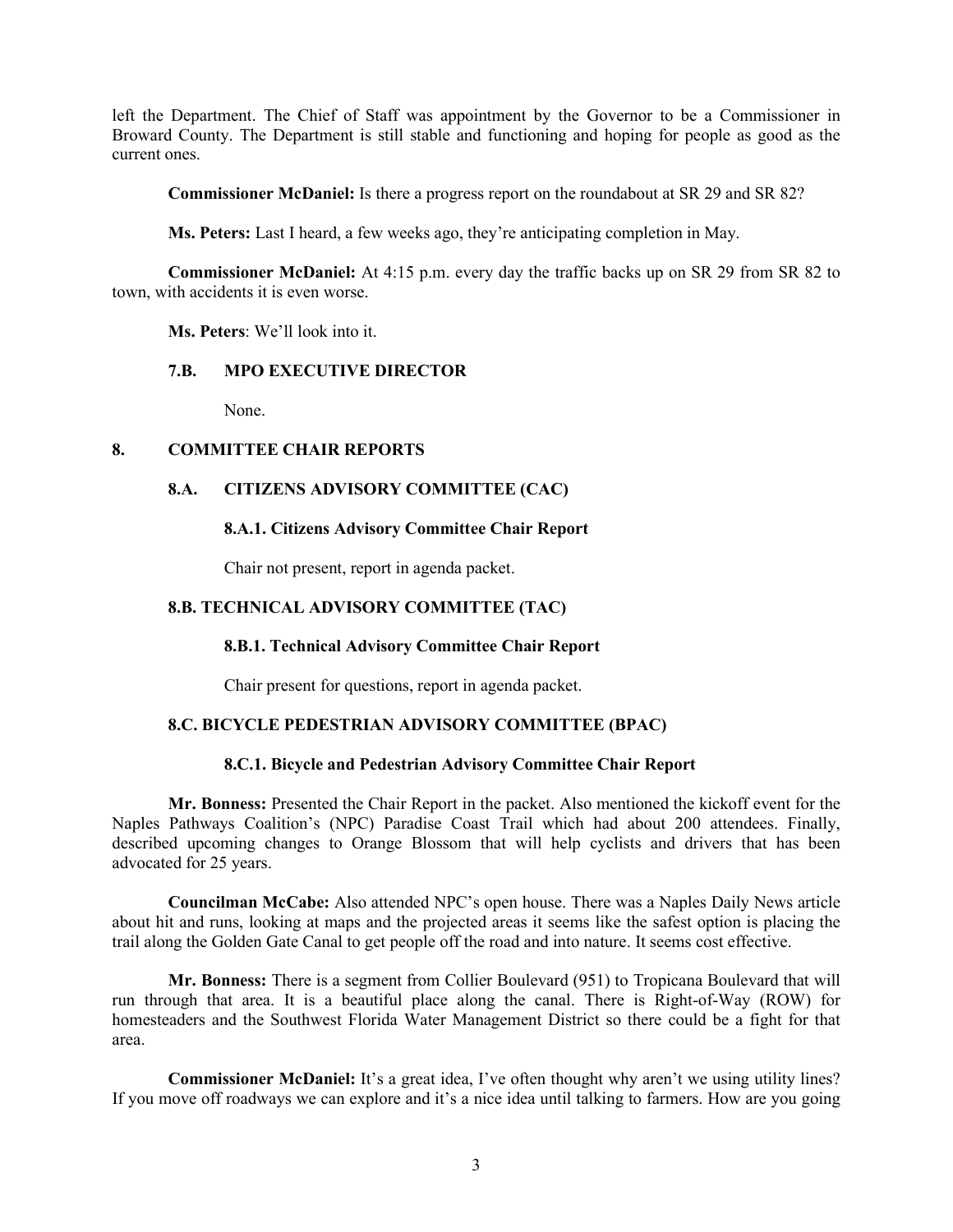to control them near farms? There's also personal property rights, subdivisions, and maintenance issues. It's not just as easy to put them there. As the trail comes to fruition, I would support moving off roadways.

**Councilman McCabe:** There is an ongoing conversation on property rights, not just with Golden Gate, it's the rail-trails and utility lines, it's something that has been fought back and forth, and proven not to be an intrusion. It's a benefit, it brings in more business to areas previously bypassed. I just want to begin a conversation. It seems the direction of the trail has been changed because of pressure.

**Mr. Bonness:** There is push back that the consultants are working through. The original idea was to follow canals. The Livingston Shared-Use Nonmotorized (SUN)Trail path uses Florida Power and Light (FPL) ROW following from Bonita Springs all the way through attaching to the Rich King Memorial Greenway and that was a fight for FPL ROW.

# **8.D. CONGESTION MANAGEMENT COMMITTEE (CMC)**

#### **8.D.1. Congestion Management Committee Chair Report**

Chair not present, report in agenda packet.

**Ms. McLaughlin:** There is one minor correction that will also be corrected in the minutes— we say the Wilson Widening is going to the Board of County Commissioners in February, but it went in January.

# **8.E. LOCAL COORDINATING BOARD (LCB)**

#### **8.E.1. Local Coordinating Board Chair Report**

Committee did not meet.

# **9. REGULAR BOARD ACTION (ROLL CALL REQUIRED)**

# **9.A. Approve Addition of CAT Maintenance Building Reconstruction to 2021 Transit Priorities**

[Commissioner Solis arrives]

.

**Ms. Otero:** We are requesting approval of the addition of the CAT Maintenance Building Reconstruction to the transit priorities. We were notified by FDOT that there is an unprogrammed balance of about \$5 million that needs to be obligated by June 2022. CAT's building is in the 2045 LRTP and TIP as a rehabilitation project. As planning progressed it became evident that rehabilitation was not an option. This is directly related to the TIP amendment next on the agenda. Both TAC and CAC endorsed the project as a priority and to allocate \$3 million in funding.

**Commissioner McDaniel:** There's a limited number of priorities on the list, are we dropping something else off?

**Ms. Otero:** We're not dropping anything off the list.

**Councilman Folley:** What is the current state of the structure and how many people work there?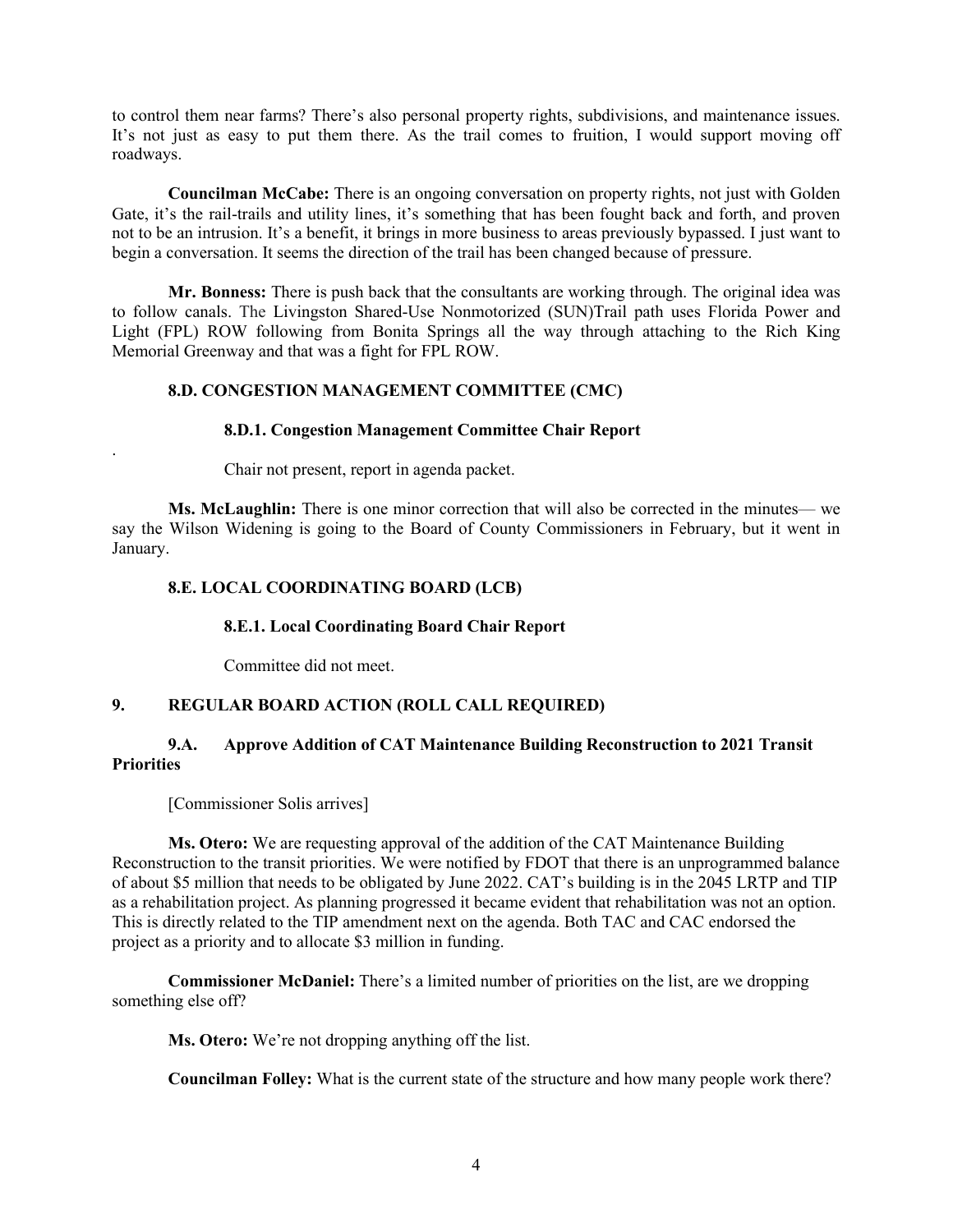**Mr. DeLeon:** The currently facility is used for maintenance and operations. It houses operation dispatchers, where the drivers come in, additional staff, management supervisory staff, and co-located is fleet maintenance. This project is a replacement of facility that would have similar functions with operations and maintenance.

**Commissioner McDaniel:** Visit if you get a chance, its worth it to go. You can see the need, what's being asked is necessary.

*Commissioner Taylor moved to approve addition of CAT Maintenance Building Reconstruction to 2021 Transit Priorities*. *Commissioner McDaniel seconded. Carried unanimously.*

### **9.B. Approve Amendment #4 to the FY 2022-2026 Transportation Improvement Program (TIP) and Authorizing Resolution**

**Mr. Philips:** TIP amendment 4 is the transfer of \$3 million from SU funds to CAT for the reconstruction.

*Commissioner McDaniel moved to approve Amendment #4 to the FY 2022-2026 Transportation Improvement Program (TIP) and Authorizing Resolution. Councilman Folley seconded.* 

*Commissioner LoCastro – Yes. Commissioner Solis – Yes. Commissioner Saunders – Yes. Commissioner Taylor – Yes. Commissioner McDaniel – Yes. Councilman Perry – Yes. Councilman McCabe – Yes. Councilman Folley– Yes. Councilman Pernas – Yes.* 

*Passed unanimously.* 

# **10. REGULAR BOARD ACTION (NO ROLL CALL)**

#### **10.A. Election of Representatives to Serve on the Metropolitan Planning Organization Advisory Council (MPOAC) Board for 2022.**

**Councilman Perry:** Currently Commissioner McDaniel is the representative and Commissioner Solis is the alternate.

**Commissioner McDaniel:** I will continue to serve.

**Commissioner Solis**: If no one wants to I'll continue but it's an opportunity to excel.

[no other volunteers]

*Councilman Folley moved to elect Commissioner McDaniel as the MPOAC representative and elect Commissioner Solis as the alternate. Commissioner Taylor seconded. Carried unanimously.*

**10.B. Appointment of New Member to the Citizens Advisory Committee (CAC)**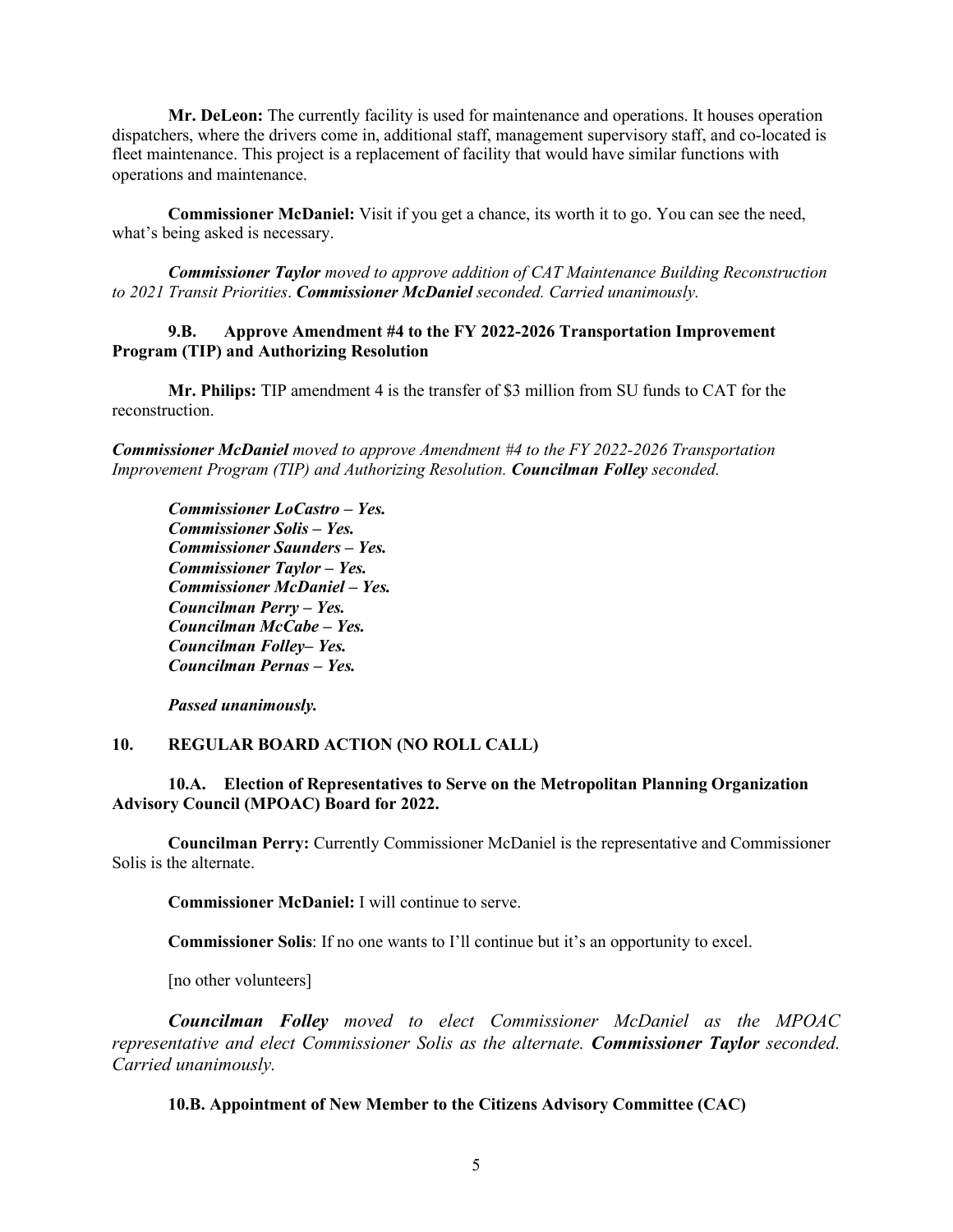**Ms. Otero:** Currently there are 3 vacancies, District 1, District 3, and Everglades City. With appointment of Councilman Pernas to the MPO Board, former Everglades City representative Tammie Pernas resigned. The application in your packet is for Elaine Middelstaedt to represent Everglades City.

*Commissioner McDaniel moved to appoint new member to the Citizens Advisory Committee (CAC). Commissioner Taylor seconded. Passed unanimously.*

### **10.C. Approve Re-appointments to the Bicycle and Pedestrian Advisory Committee (BPAC)**

**Mr. Philips:** The terms for Alan Musico, Dayna Fendrick, and Joe Bonness expire in March. All are active and engaged with excellent attendance records.

*Commissioner McDaniel moved to approve re-appointments to the Bicycle and Pedestrian Advisory Committee (BPAC). Councilman Folley seconded. Passed unanimously*

### **10.D. Reappointment of a Local Coordinating Board (LCB) for Transportation Disadvantaged (TD) Member**

**Ms. Otero:** The term of Sherry Brenner, the representative of the disabled community, expires in March.

*Commissioner Solis moved to reappoint a member to the Local Coordinating Board (LCB) for Transportation Disadvantaged (TD). Commissioner Taylor seconded. Passed unanimously*

#### **10.E. Provide Staff Direction on Joint Regional Planning**

**Ms. McLaughlin:** Requesting the Board give staff direction on Joint Regional Planning following through on Commissioner McDaniel's proposal. Asking to revise interlocal agreement with Lee County as it is out of date. The suggestion is the creation of a joint subcommittee with Lee MPO because Collier MPO's urban area extends slightly into the Lee MPO boundary. The recommendation is to have the subcommittee meetings located within that boundary area. Adding Charlotte-Punta Gorda adds some complications with distance. The subcommittee would meet on a quarterly basis to discuss regional transit system, regional roadway system, SUN Trail system and other matters of joint regional concern as directed by their respective MPO Boards. The interlocal agreement was last amended in 2009.

**Commissioner McDaniel:** I attended the Lee Executive Committee meeting, has their MPO voted? [Ms. McLaughlin responded no]. They are bringing it up. I want to include Charlotte County, there hasn't been any regional communication to facilitate better interaction. Busses don't know County lines they just drive over them. It is logical that the Southwest Florida Regional Planning Council was the overseer, but we've had 0 meetings in 5 years. The committee will not be making decisions, just listening, and bringing ideas back, the decision is left to individual MPOs. Communication is the key to success.

**Councilman Pernas:** Hendry County is also on our border, should they be included?

**Commissioner McDaniel:** Assuming the boards want to do it, I would be happy to reach out to Hendry County. Ms. McLaughlin will go to the Lee-Charlotte meeting on my behalf since I have a schedule conflict.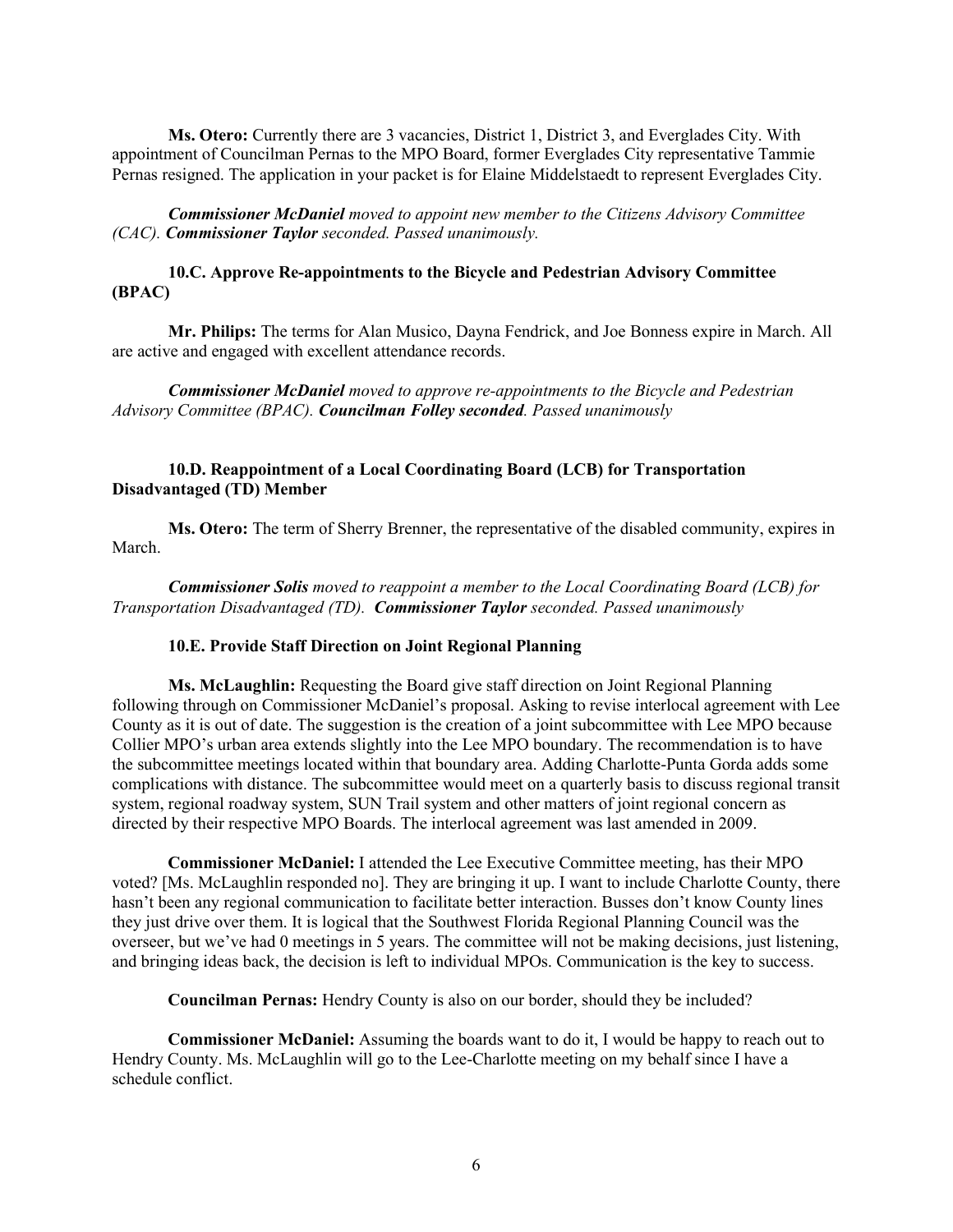**Secretary Nandam:** The Department is very supportive of regional cooperation. Transit and transportation cross county lines, people cross them, especially for Lee and Collier Counties. The infrastructure bill has a lot of focus on regional planning. If we show this is happening, it could be helpful and give opportunities for funding. There are a couple of PD&E studies that cross county lines - Old 41 and the interstate study. When we come up with recommendations it would be great to have a regional body in place to present to and develop priorities with. Other projects will come up that cross county lines; it would be good to have a process in place so when we go after funding, we can show that there is regional planning. FDOT would like to have a representative on the regional subcommittee too.

**Councilman Perry:** Has Charlotte County been approached? Are they interested or just contemplating?

**Commissioner McDaniel:** We're on the agenda for February, they're aware of it. I commend Councilman Pernas for suggesting Hendry County. I want Charlotte County to participate.

The discussion on membership and alternates will take place at a later meeting.

*Commissioner McDaniel moved to follow staff recommendation for revising the interlocal agreement. Commissioner Saunders seconded. Passed unanimously*

#### **10.F. Approve New Board Meeting Start Time**

**Ms. McLaughlin:** This is a simple proposal. We've been successful in having meetings run short and efficiently; suggesting the option of starting at 9:30 a.m. to make it easier on people who have to drive a distance to attend the meeting. If the Board supports the change, staff will work out the logistics.

**Councilman Perry:** Secretary Nandam how long does it take you?

**Secretary Nandam:** 3 hours, but I stay overnight. Don't make a decision based on us.

#### *Commissioner McDaniel moved to Approve the new Board meeting start time of 9:30 a.m. Commissioner Saunders seconded. Passed unanimously.*

**Ms. McLaughlin:** We needed to know before we produced a corrected calendar, which also includes removing the tentative February joint meeting with Lee MPO. Now staff can work out logistics and distribute a revised calendar. The March Board meeting will start at 9:30 a.m.

**Commissioner Saunders:** The meetings have been very short, would it be possible to change to meeting every other month. We don't have Board meetings in January, July, and August already. Meetings would be longer, but it seems inefficient to meet every month if we don't need to meet.

**Ms. McLaughlin:** I will take it under advisement; there are times when we are meeting certain deadlines and it may require having two meetings in a row. There are other times when it would be possible to hold off on an item and postpone it until we have a more substantive agenda. Sometimes things seem not important, but they are on a tight deadline, such as TIP amendments required to meet construction schedules. If there is not a substantive reason to meet, I could check in with the Board Chair and decide to cancel a meeting then send out notice.

**Commissioner McDaniel:** There are time sensitive deadlines meeting with the Department. My concern is if we move off of our regular schedule, we would not have these meeting times scheduled if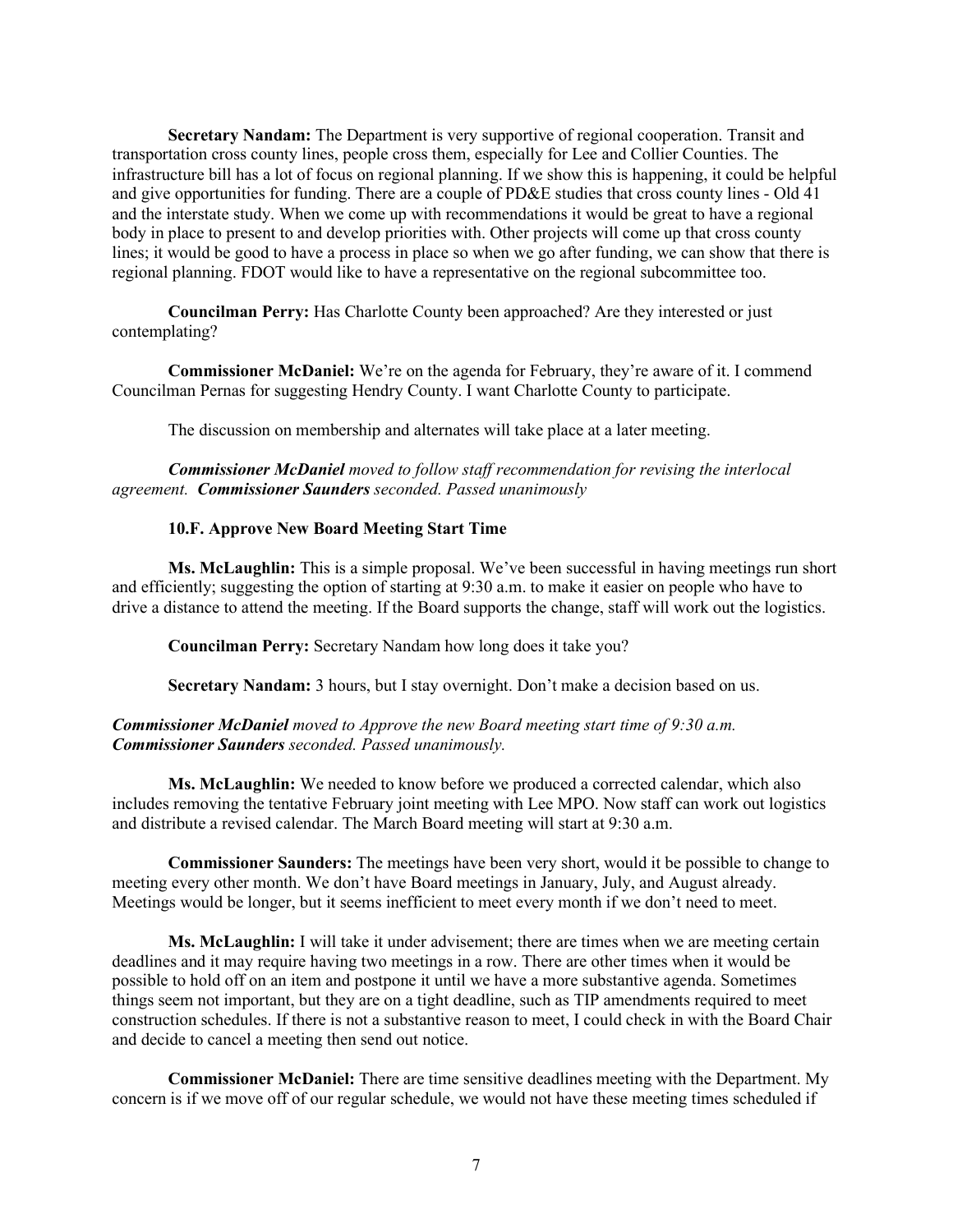they're needed. I would like consistency, maybe we can authorize necessary approvals and ratify in absentia to meet deadlines?

**Councilman Perry:** We are asking Ms. McLaughlin to take this into consideration.

**Commissioner Taylor:** I respectfully remind that the reason they are efficient now is the Executive Director. I remember 3-hour meetings. Before we jump in on whether or not we're willing, there may be a legality issue.

**Councilman Folley**: I like that in summer we don't have meetings. I wish our City Council meetings were as short. There may be an opportunity to consolidate March and April and September and October.

**Councilman Perry:** Consult with attorney.

**Ms. McLaughlin:** I will bring this back in March.

# **10.G. Approve Amendment 4 to FY 20/21-21/22 Unified Planning Work Program**

**Ms. Otero:** The primary purpose is to add in the title for study that already has budget allocated to it – a regional fare study for transit. We are also reallocating funding in several tasks. It is net \$0 amendment. It was endorsed by the advisory committees. It also adds scope development for the 2050 LRTP. The summary tables are updated.

**Commissioner Taylor** asked about the match in Amendment 2 to the UPWP. **Ms. Otero**  responded that Amendment 2 was required when FDOT changed 5305 grants to toll credits – a soft match - instead of a cash match and the MPO had to remove its local finding match.

*Commissioner McDaniel moved to Approve Amendment 4 to FY 20/21-21/22 Unified Planning Work Program. Councilman Folley seconded. Passed unanimously*

#### **11. PRESENTATIONS (MAY REQUIRE BOARD ACTION)**

None.

#### **12. DISTRIBUTION ITEMS**

**Ms. McLaughlin:** We encourage members who have not attended the MPOAC's Weekend Institute to consider attending this year. Everyone who has attended has spoken highly of it. There is a virtual participation option. Contact us to register. [In response to a question] The same workshop is offered at the two different times and locations.

**Councilman Perry:** [In response to a question] I participated virtually last year. If nothing else the 8 pages of acronyms was helpful. It is a day and a half in duration. It is dense, there are some breaks. It was informative if you haven't been through it or if you don't understand MPOs, it's a good education.

#### **13. MEMBER COMMENTS**

**Commissioner McDaniel:** I encourage our board and all government meetings to have a hybrid option to invite the public. Mr. Bonness talked about it earlier, but I would like to see public meetings too. For the CRA and MSTU, we host them with hybrid capabilities to allow for virtual attendance. It